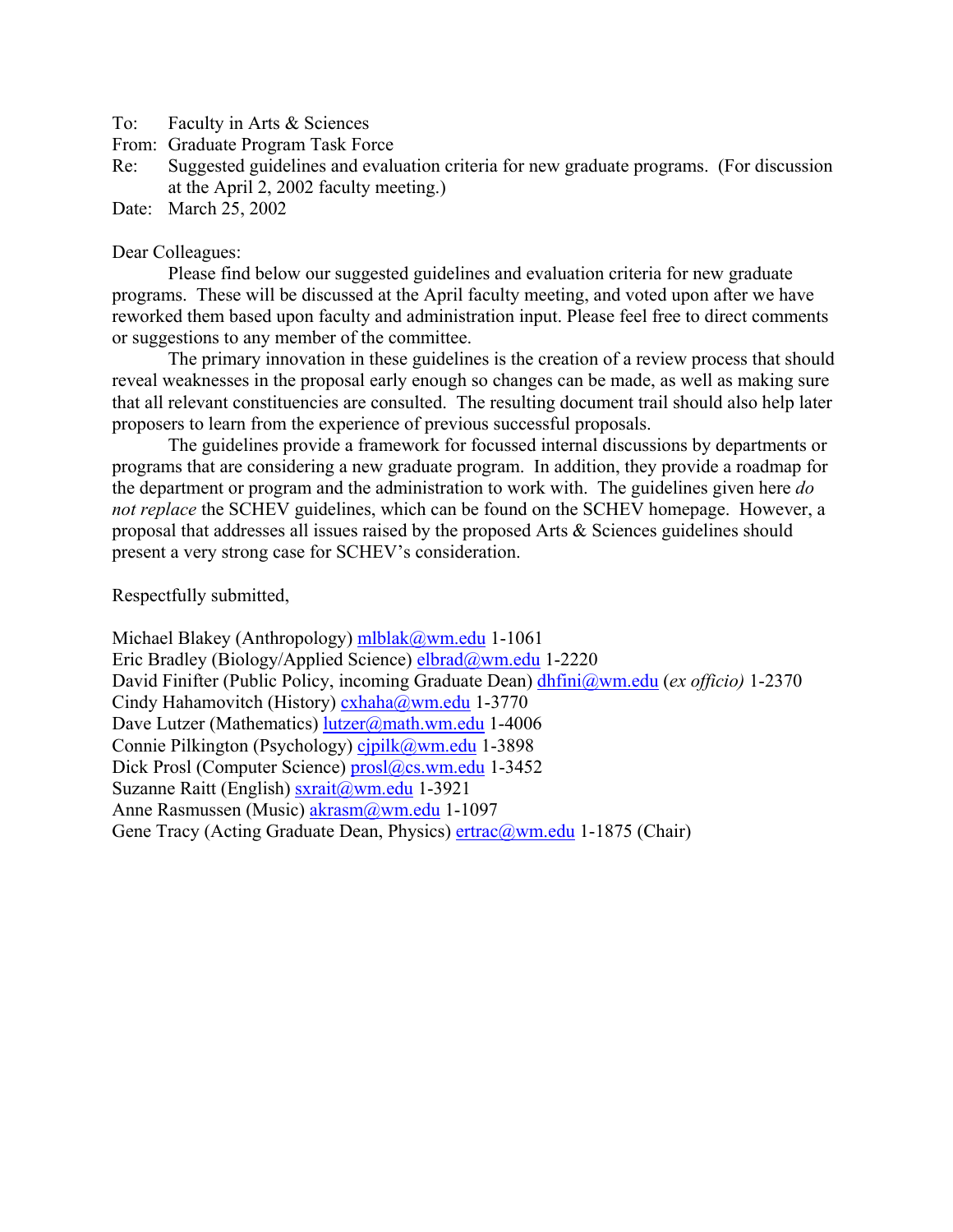### **Guidelines for the Proposal of New Graduate Programs in Arts & Sciences**

### **Preamble**

William & Mary is a research university, with serious scholarly expectations in all of its departments and programs. History has shown that this focus on research often leads faculty members to want to educate research students beyond the level possible with undergraduates. It is therefore important that William & Mary not only nurture existing graduate programs, but that it has procedures and criteria that foster the creation of new graduate programs. High quality graduate programs can also enrich the undergraduate program by providing more research opportunities and advanced courses for our undergraduates, and by providing role models for them. The creation of new graduate programs, when and where appropriate, is an important outlet for faculty creativity and is one important way in which each generation of faculty can contribute to the growth of William & Mary as a living and dynamic institution.

The creation of any new graduate program entails a major commitment on the part of the department or program, and can have a significant impact on neighboring departments and programs. The creation of a new graduate program also implies a significant long-term commitment on the part of the administration. Hence, such proposals must demonstrate that any new program has an excellent chance of becoming competitive on the national level within a reasonable time frame, typically five to ten years. 'Competitive on a national level' is understood to mean competitive with respect to a selected set of 'peer' programs, a concept developed in the guidelines below. This requires any proposal to demonstrate that not only are the relevant faculty committed to the new program, but it must also demonstrate how students will benefit from the proposed program, how faculty will benefit from the proposed program, how the necessary resources will be found, what safeguards have been taken to ensure that no negative impacts will occur to existing programs, and how the proposed program is consistent with the mission of the university.

Normally, new graduate programs will be justified on the basis of contributions to the research activities of the faculty, hence the Ph.D. should be the standard model (perhaps with an initial master's program as a transitional stage). Stand-alone master's programs will be considered only under special circumstances.

In what follows, the term 'department' can refer to an existing department or program within Arts & Sciences, or to an interdisciplinary group of faculty which has organized with the goal of creating a new graduate program. There are two distinct stages to the successful proposal of a new graduate program: 1] An informal stage involving discussions and a brief white paper outlining the proposed program. This stage promotes a dialog among the department, the Dean of the Faculty, the Dean of Research and Graduate Studies and COGS. 2] A formal proposal with external and internal review that includes the SCHEV proposal and additional material. The additional material should provide sufficient detail for external and internal review committees to make an informed assessment regarding the likelihood that the proposed program will be competitive with its peers. Each of these stages is described more fully below.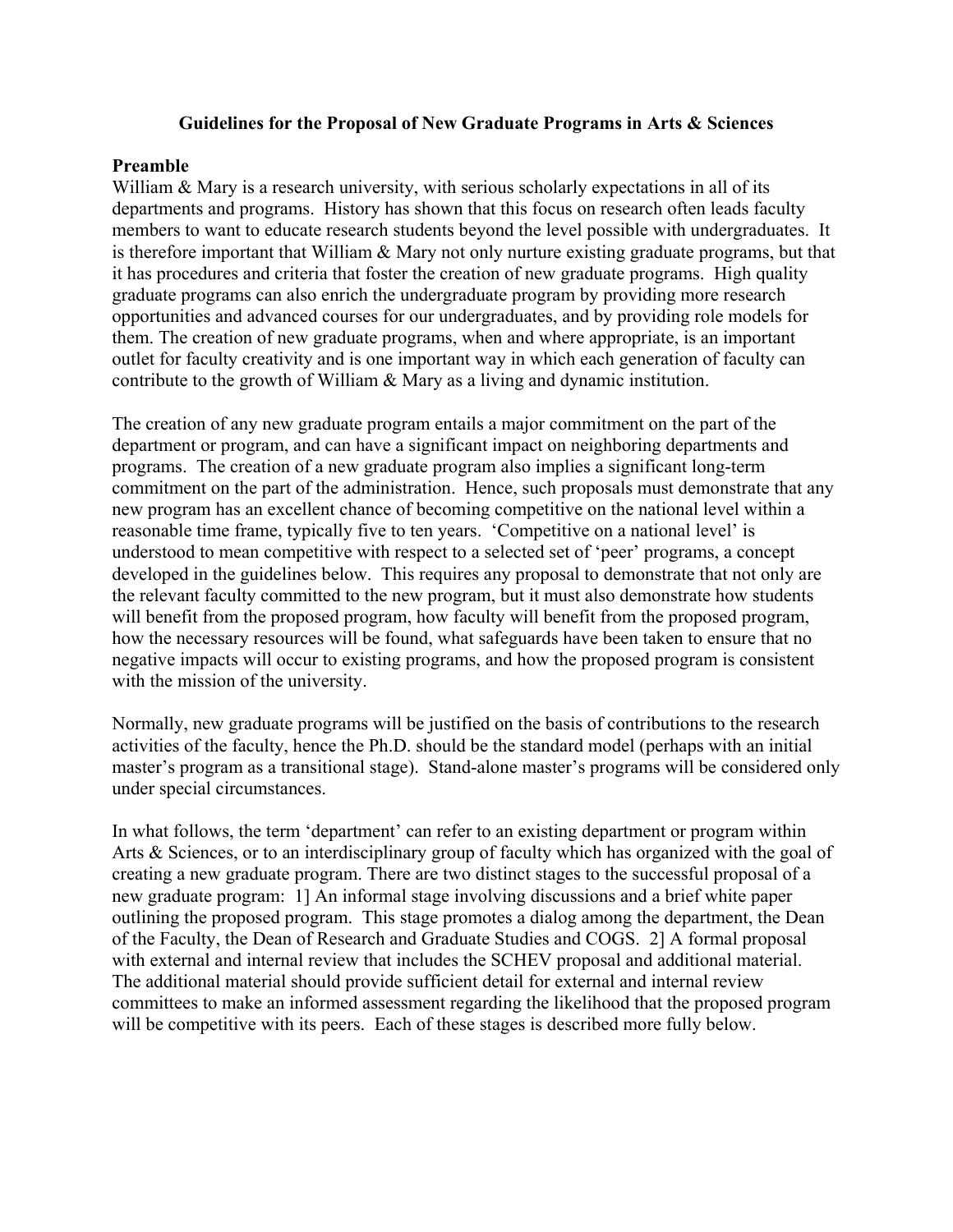### 1. **Informal discussions/white paper**.

After initial discussions with the Dean of the Faculty and the Dean of Research and Graduate Studies, a brief white paper describing the proposed new graduate program should be developed and distributed to the Deans and to COGS for feedback. The white paper will typically be no more than five to ten pages (double spaced) in length. Multiple iterations at this informal stage can be performed without prejudice. A full proposal should only be developed after successfully addressing major concerns raised at this informal stage. The white paper should document that the proposed program has strong support within the department, that there is a 'niche' for the program within W&M, Virginia and the nation, and that there is an excellent chance that W&M can build a high quality program with national visibility. The white paper should provide the following information:

# Program description

- How does the program build upon existing strengths at W&M?
- Provide a brief description of the proposed program, giving an outline of the proposed curriculum, degree requirements, and the course of study of a 'typical student' including the projected time to degree.
- Report the outcome of any departmental votes regarding this program. Proposed programs receiving less than a 2/3 majority of the relevant faculty will generally not be considered.
- For interdisciplinary programs, robust departmental endorsement from related departments that will be expected to provide any significant support or resources (such as faculty release time or graduate student support) must be documented. These departmental endorsements should document the fact that the proposed program can adequately accommodate changes as individual faculty come and go.

# Profile of students

- Where will your students come from? Where will they go?
- Will the graduate students have instructional responsibilities? If so, of what type (*e.g.,* grading, TA duties in laboratories, Teaching Fellowships, *etc.*)?

# Impact of the proposed program

- Will the proposed program enhance the undergraduate program in any way? (Give concrete examples, such as increased undergraduate research opportunities, more advanced course offerings, *etc.*)
- What is the likely impact of the proposed program upon the existing graduate programs?
- Given that starting a new program entails a significant modification in your department or program's mission, will your merit evaluation procedure need to be modified? If so, how? Is there a clear consensus within your department, or across departments, that supports these changes?
- How important are interdisciplinary activities to the success of the proposed program? If these are anticipated to be significant, what types of 'merit treaties' and other Memoranda of Understanding will need to be negotiated in order to insure, for example, that participating faculty are properly rewarded or that resources (such as overhead recoveries) are shared in an equitable manner?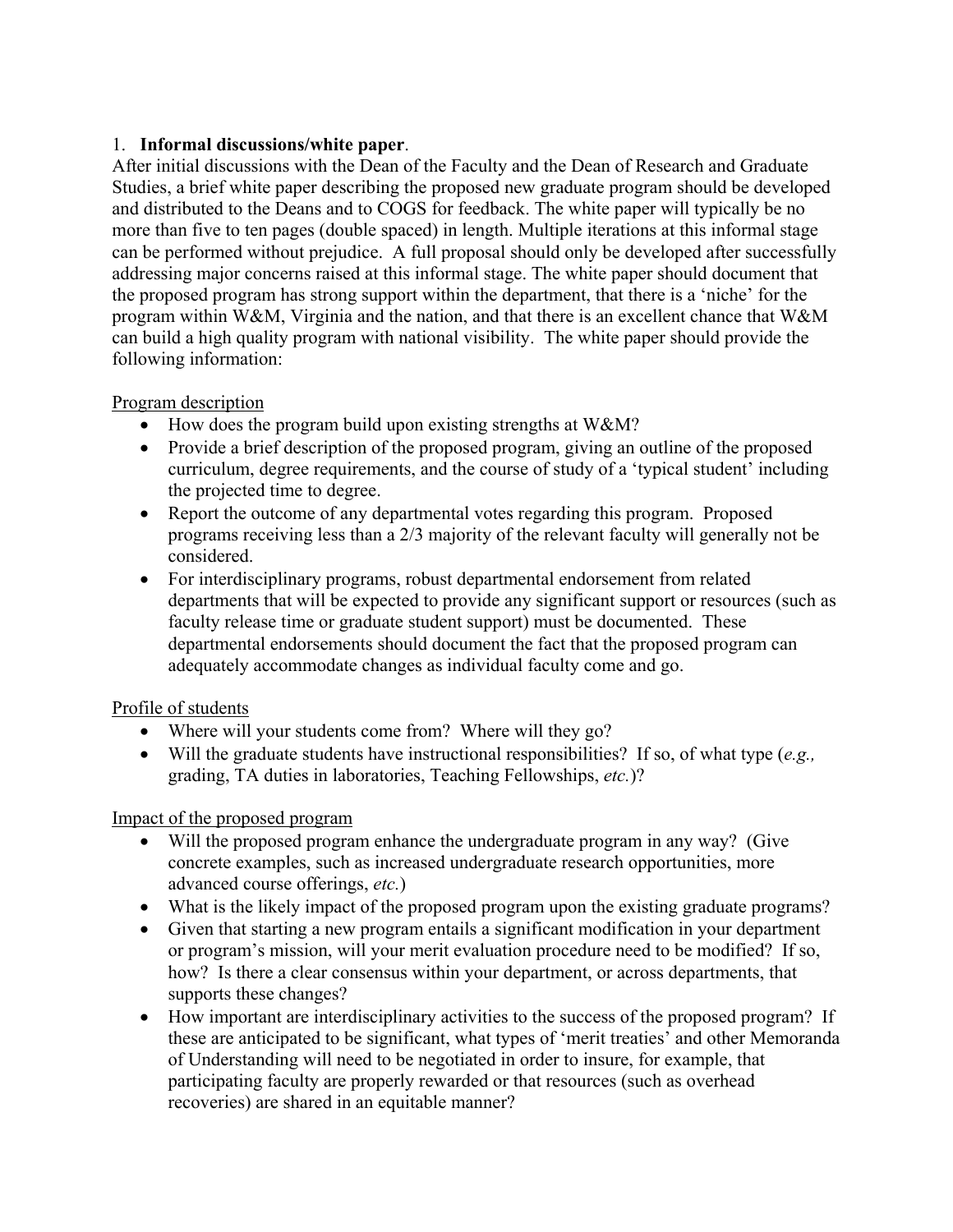### National visibility and funding

- What evidence can you give that this will be a nationally visible and competitive program given a reasonable estimate of available resources? What additional resources (if any) will be needed to make the program competitive (including support staff, faculty start-up packages, *etc.*)? Who will be responsible for finding those resources?
- Present a preliminary model of short-term and long-term financial sustainability of this program? (The financial planning for any proposed program must be consistent with the national model for such programs.)

### Peer programs

• Provide a list of at least five peer graduate programs that you feel W&M will compete with and provide a rationale for this list. If the proposed program is so innovative that it is not possible to identify five peer programs, provide justification for this argument. The final list of peers will be negotiated with the Dean of the Faculty and the Dean of Research and Graduate Studies. The selection of peer institutions should be guided by nationally recognized evaluation criteria, such as those used by the National Research Council, to rank existing programs.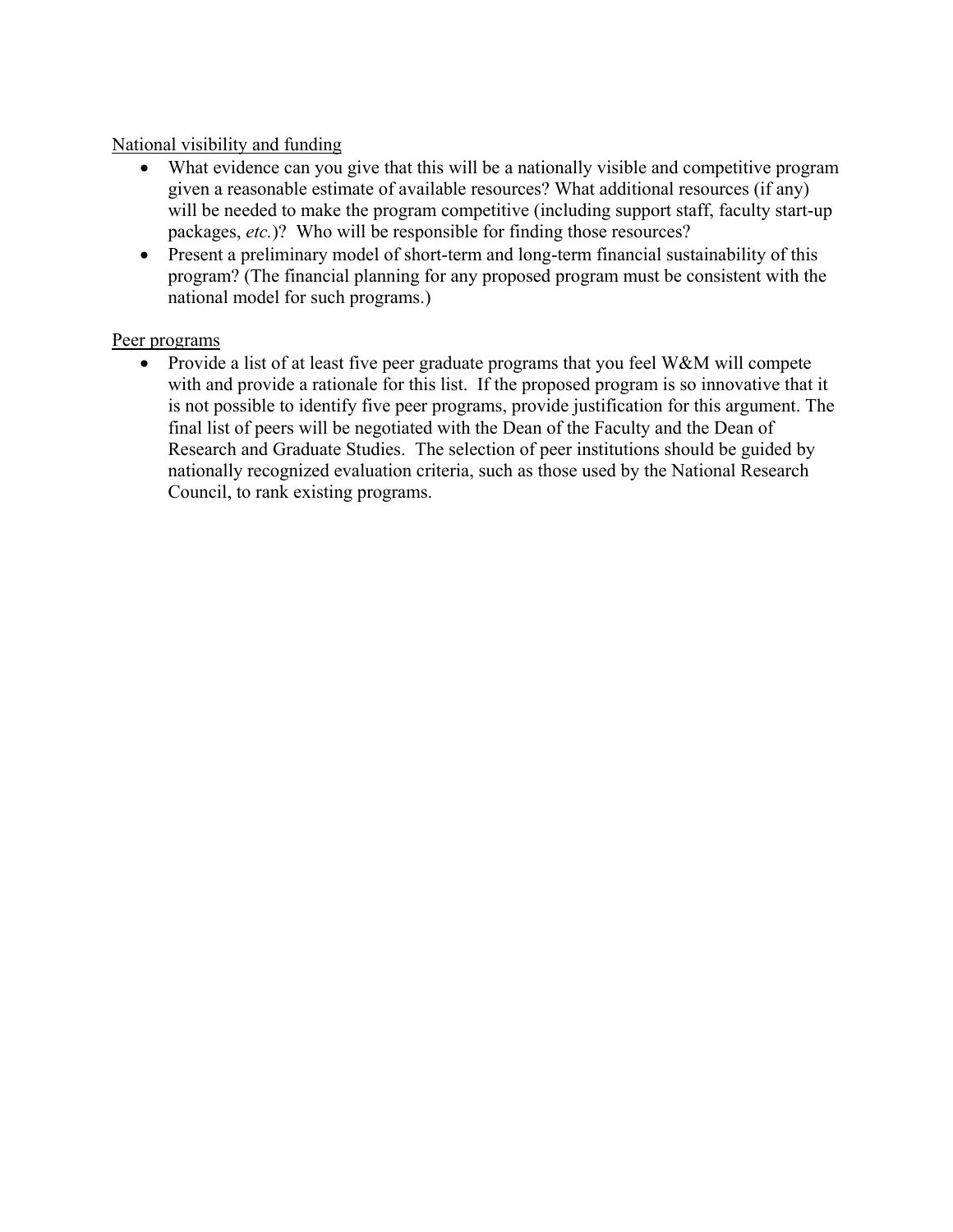# 2. **Full proposal**:

This contains the SCHEV proposal (forms are available on the SCHEV home page) and should be ready for transmittal to SCHEV when, and if, final W&M approvals are given. As addenda to the SCHEV proposal, the full proposal shall include 1] all items requested for the white paper, with any updated information requested there, such as copies of merit treaties and Memoranda of Understanding, and 2] the following additional items:

- Provide a *full* draft of the proposed graduate curriculum and degree requirements, similar to those presently found in the W&M graduate catalog.
- Provide a *full* draft of any additional graduate regulations that will not be found in the catalog, such as qualifying exam schedules. (Recall that these will need to be posted on the departmental web site if the program is approved.)
- Provide a timetable for how, and in what order, a 'typical student' will satisfy all degree requirements, including which courses should be taken and when, dates of exams, *etc.* Compare this with national norms and typical time to degree for similar programs.
- Provide a description of how the graduate program will be governed, the nature of anticipated recruitment efforts, admissions procedures, *etc.* Provide evidence that there are sufficient numbers of faculty and staff who are committed to the new program to insure these administrative duties can be covered.
- Where will your students come from? Where will they go? Evidence at this stage should be more formal, and reflect a study of relevant national databases that are available and a comparison with the peer programs.
- Provide a full list of participating faculty, including full CVs (*i.e.*, including summaries of their recent grant activity, fellowships, honors and awards, etc.).
- Are there any similar programs in the Commonwealth? If so, what is the justification for starting a new program? (*N.B.* this information is required by SCHEV.)
- What is your estimate of a 'critical mass' of graduate students? This estimate should be based upon the estimated time to degree, and the minimum number of students required to have reasonable class sizes and to cover research commitments.
- How much funding is needed to support such a critical mass of competitive stipends relative to the peer group (*e.g.*, 50% or higher relative to peers). Recall that the financial planning for any proposed program must be consistent with the national model for such programs. How will this funding be found (*e.g.*, state support, grant funding, private money)?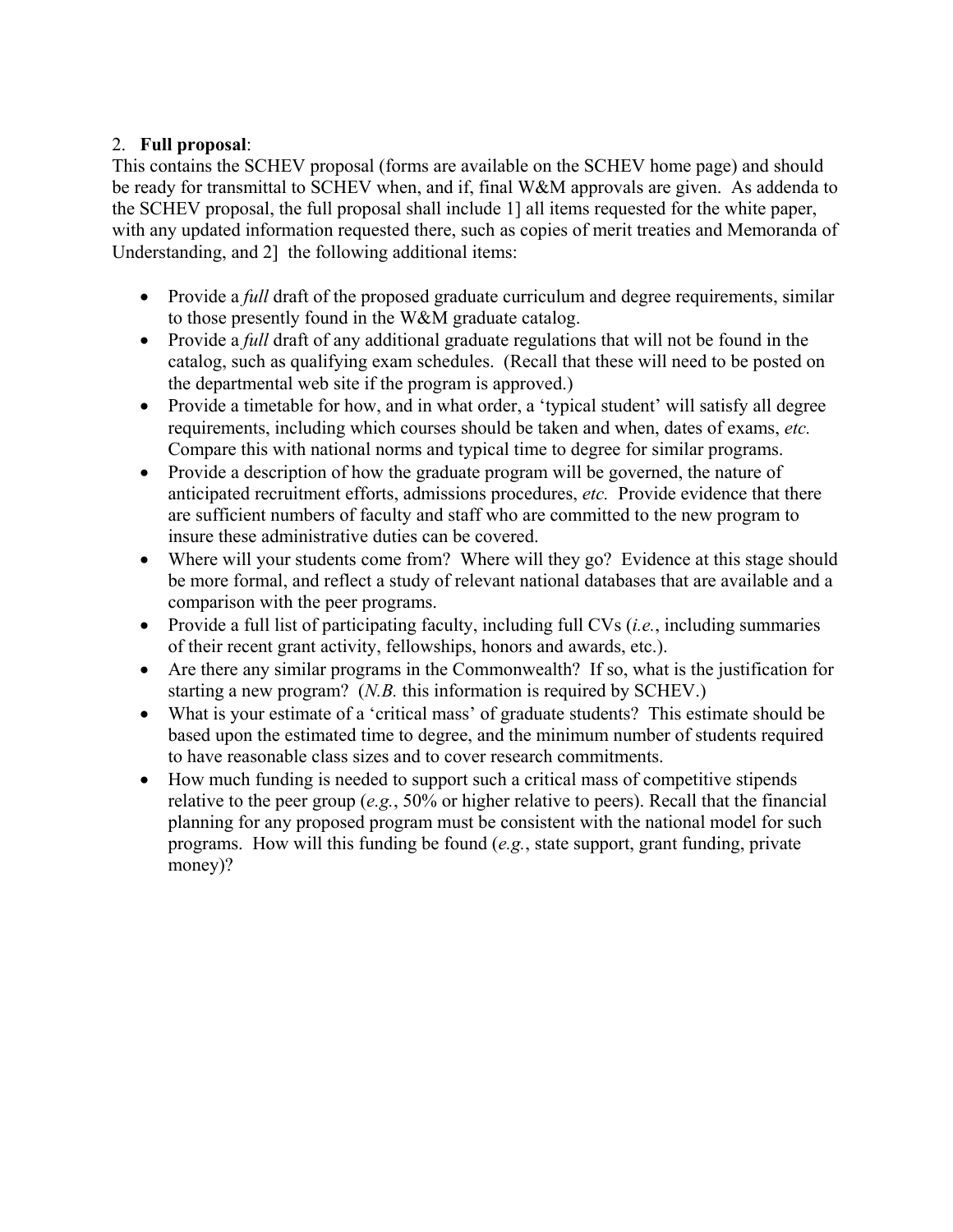### **3. Review of the full proposal and evaluation criteria:**

This full proposal shall be transmitted to the Deans and to COGS. The Deans will form an external and an internal review committee, modeled on the existing format of graduate program reviews. The external committee will consist of three or more scholars selected from the peer institutions who, in addition to evaluating the written proposal, will be expected to visit campus and interview the relevant faculty and administrators. The external committee will submit a written report to the proposing department, the Deans, and to COGS on the viability of the proposal.

The external committee will not be asked to recommend 'approval' or 'disapproval' of the proposed graduate program, but to instead focus on whether the proposed program has an excellent chance of success given existing financial and human resources or, if not, what additional resources are needed. The following evaluation criteria will be applied:

1) **Scholarly Strength of the Faculty**: Does the existing scholarly strength of the department or program proposing the new graduate program compare favorably with the scholarly strength of the peer departments identified by the Dean? This needs to be discussed at length by external and internal reviewers. Detailed comparisons must be made to justify the comparisons, in terms of scholarly publications, external support, national visibility of the faculty members as represented by national prizes won, invited talks at national and international meetings, *etc.*

2) **Resources for the proposed program**: Are the resources described for the proposed program adequate when compared to resources available in peer departments identified by the Dean? Has the university made an adequate commitment to provide those resources in the very near-term?

4) **Strength of the proposed academic program**: Is the proposed academic program intellectually viable, given the current state of the discipline in which the program is proposed? Will the proposed course structure adequately prepare students for research? Is the proposed research experience credible, when compared with what peer departments offer?

5) **Jobs for graduates**: What is the state of the current, and projected future, job market for graduates of this kind of program, given its proposed content?

6) **The local context**: What special reason is there that William and Mary should offer this particular program? This must include a comparison between the proposed William & Mary program and similar existing programs in the Commonwealth.

The internal committee will consist of one member of the department proposing the new graduate program, one member from another (related) graduate program, and a third member chosen to represent the broader interests of the University (*e.g.* possibly from an undergraduateonly department). In addition to taking part in the external review committee's visit, the internal committee will receive a copy of the external committee report, and write a response for transmittal to the proposing department, the Deans and COGS.

The department will respond to the external and internal reports, either by endorsing their findings and resubmitting an updated proposal, or by disagreeing with the review and by writing a detailed rebuttal. The proposing department can also request another round of review after it